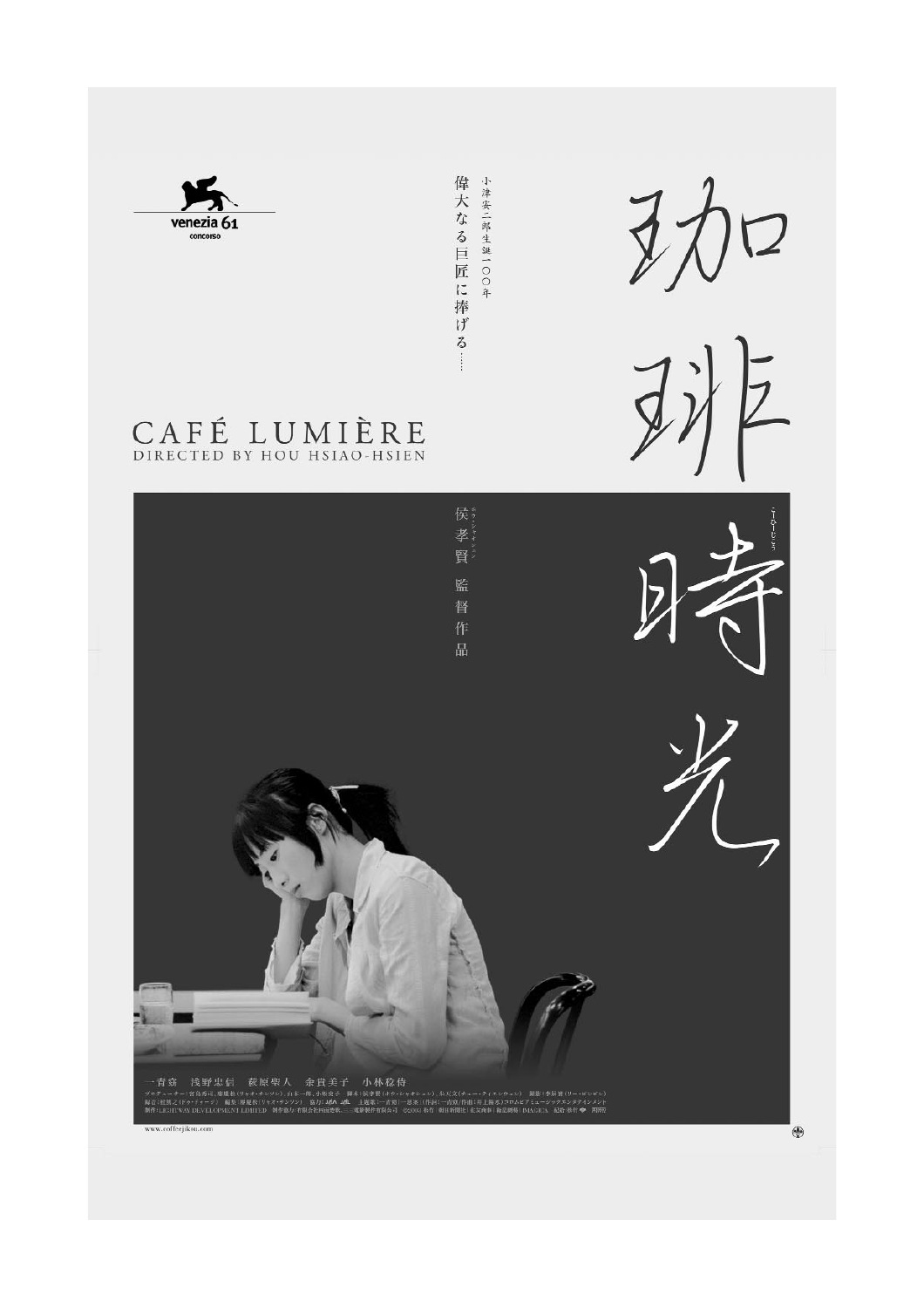

# <sup>A</sup> **HOU HSIAO-HSIEN** FILM

A HOMAGE TO **YASUJIRO OZU**

A residential neighbourhood in Tokyo. Yoko, a freelance writer researching musical legend Jiang Ewn-Ye, befriends Hajime, the owner of a second-hand bookstore. They spend many hours together in the district's coffee shops and train stations. Yoko feels she can tell the quiet, calm Hajime anything; when she is with him she experiences an unusual peace of mind, a calmness of spirit. For his part, Hajime loves Yoko profoundly, but remains silent.

Yoko enjoys a good relationship with her father and stepmother. But when she returns to her father's house to tell them she is pregnant and has no intention of marrying the Taiwanese father, they are deeply concerned for her future. Hajime too is shocked by Yoko's revelation but, as ever, cannot articulate his feelings.

Gradually, Yoko begins to re-evaluate everything: her life, her family, the child growing inside her…

Internationally-acclaimed director Hou Hsiao-hsien ('**City Of Sadness**', '**Flowers Of Shanghai**', '**Millennium Mambo**') pays homage to Yasujiro Ozu, commemorating the centenary of the Japanese master's birth. In his own words, Hou "tried to think how Ozu himself would have shot a film in today's Japan", and '**Café Lumière**' succeeds remarkably in echoing both the rigorous, beautiful gaze and the profoundly affecting spirituality of Ozu's finest work.

A '**Tokyo Story**' for the 21st century.

# **CAST**

**Yo HITOTO** AS YOKO **Tadanobu ASANO** AS HAJIME **Masato HAGIWARA AS SEUI Kimiko YO** AS YOKO'S STEPMOTHER **Nenji KOBAYASHI** AS YOKO'S FATHER

# **CREW**

DIRECTOR **HOU Hsiao-hsien** SCREENPLAY **HOU Hsiao-hsien / CHU T'ien-wen** DP **LEE Ping-bing** SOUND **TU Duu-chih** EDITOR **LIAO Ching-sung** PRODUCED BY **Hideshi MIYAJIMA / LIAO Ching-sung / Ichiro YAMAMOTO / Fumiko OSAKA PRODUCTION SHOCHIKU CO., LTD. / THE ASAHI SHIMBUN COMPANY / SUMITOMO CORPORATION / EISEI GEKIJO CO., LTD. / IMAGICA CORP.** DISTRIBUTION (JAPAN) **SHOCHIKU CO., LTD** WORLD SALES **WILD BUNCH (except Asia) / SHOCHIKU (Asia)**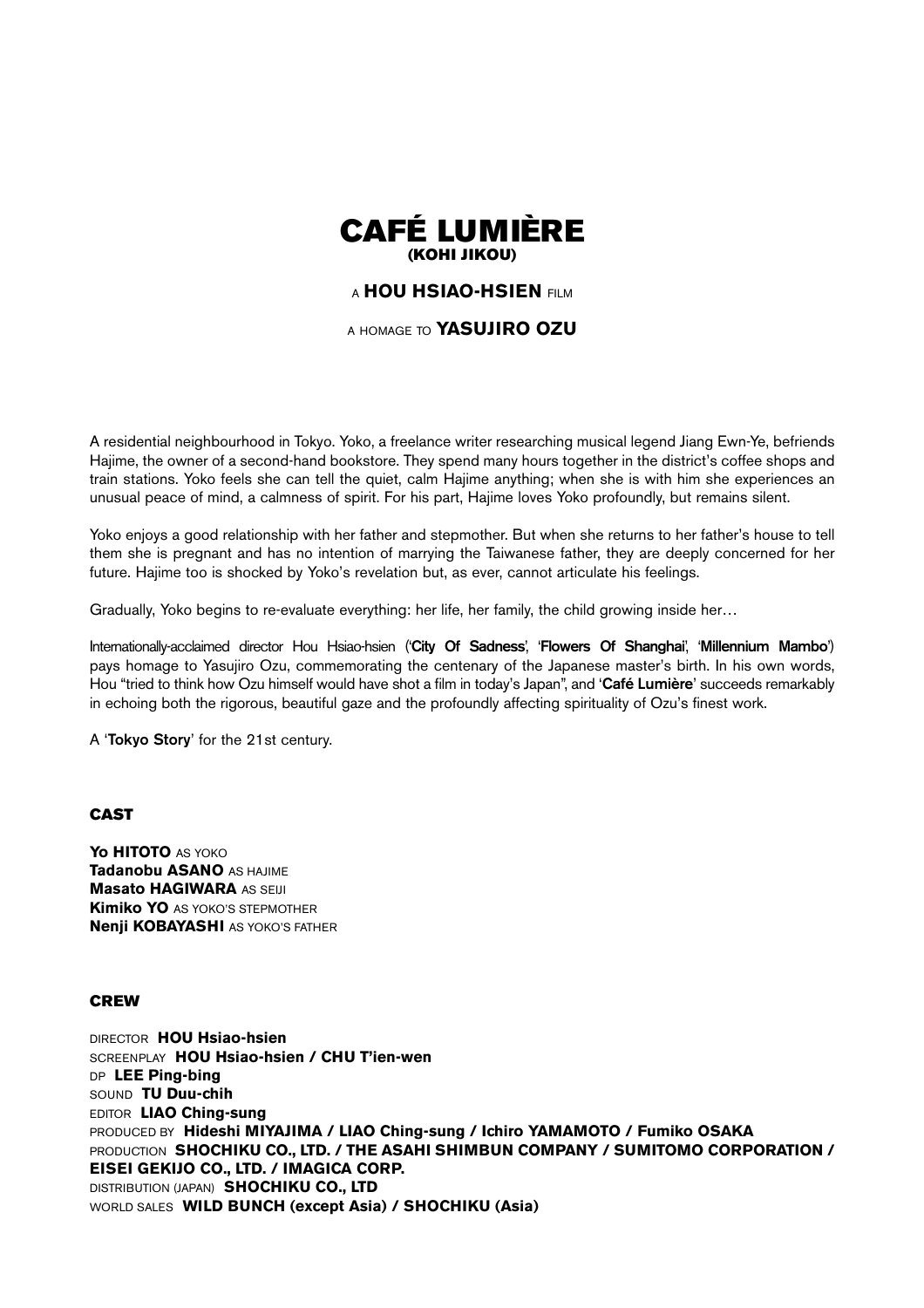# **CAST PROFILES**

# **YO HITOTO AS YOKO**

Born in 1976 in Tokyo to a Taiwanese father and Japanese mother, singer Hitoto began her musical career while still a student at Keio University. Her debut album, released in 2002, was a major hit, selling over 700,000 copies. '**Café Lumière**' is her feature film debut.

# **TADANOBU ASANO AS HAJIME TAKEUCHI**

Born in 1973, Tadanobu Asano made his film debut in George Matsuoka's '**Swimming Upstream**' in 1990. One of the leading Japanese actors of his generation, he has been awarded numerous prizes both at home and abroad, including the Upstream Prize for Best Actor at the 2003 Venice International Film Festival for his role in Pen-Ek Ratanaruang's '**Last Life In The Universe**'. Asano also pursues parallel careers as a musician and an illustrator, enjoying tremendous success.

# **SELECTED FILMOGRAPHY**

**TASTE OF TEA** KATSUHITO ISHII (2004) **VITAL** SHINYA TSUKAMOTO (2004) **ZATÔICHI** TAKESHI KITAN (2003) **BRIGHT FUTURE** KIYOSHI KUROSAWA (2003) **DEAD END RUN** SOGO ISHII (2003) **WOMAN OF WATER** HIDENORI SUGIMORI (2002) **ICHI THE KILLER MIIKE TAKASHII (2001) DISTANCE** HIROKAZU KORE-EDA (2001) **ELECTRIC DRAGON 80.000V** SOGO ISHII (2001) **PARTY 7 KATSUHITO ISHII (2000) KAZA-HANA** SHINJI SOMAI (2000) **GOHATTO** aka **TABOO** NAGISA OSHIMA (1999) **SWIMMING UPSTREAM** GEORGE MATSUOKA (1990)

# **MASATO HAGIWARA AS SEIJI**

Acclaimed screen, stage and TV actor Masato Hagiwara made his debut aged 19 in '**Water Moon**' (dir. Eiichi Kudo). Highly praised for his work in '**A Class To Remember**' (dir. Yoji Yamada) and '**Many Happy Returns**' (dir.Toshihiro Tenma), his performance in '**Marks**' in 1995 for director Yoichi Sai earned him the Blue Ribbon and Japanese Academy Awards for Best Supporting Actor. Other major films include Kiyoshi Kurosawa's '**Cure**', Hideo Nakata's '**Chaos**' and Junji Sakamoto's '**Out of This World**'.

# **KIMIKO YO AS YOKO'S STEPMOTHER**

Born in 1956, renowned stage actress Kimiko Yo made her feature film debut in 1987, in Shunichi Kajima's '**Chochin**', subsequently establishing herself as a powerful and successful character actor in such films as Tatsumi Kumashiro's '**Love Bites Back**', Takashi Ishii's '**A Night In Nude**' and Takayoshi Watanabe's '**Ghost Pub**'. Her work in '**Wait And See**' for Shinji Somai and '**The New Voyage**' for Yoji Yamada was highly praised and in 1998 she received the Mainichi Film Competition Award and Blue Ribbon Prize for Best Supporting Actress, taking the Japanese Academy Award for Best Supporting Actress the following year. Other major works include '**Dog Star**' (dir. Takahisa Zeze) and '**Hotel Hibiscus**' (dir. Yuji Nakae).

# **NENJI KOBAYASHI AS YOKO'S FATHER**

Selected as the 10th Toei New Face Star of 1961, Nenji Kobayashi made his celluloid debut in Isamu Kobayashi's '**Jigoku No Hatoba**' in 1965. Noted for his on-screen passion and versatility, in 1987 he received the Japanese Academy Award for Best Supporting Actor for '**Yogisha**' (dir. Kosaku Yamashita), winning the same award again in 2000 for his work in Yasuo Furuhata's '**Railroad Man**'. Other notable performances include '**Marks**' (dir. Yoichi Sai), '**Boys Be Ambitious**' (dir. Kazuyuki Izutsu), and '**The New Voyage**', '**Fifteen**' and '**The Twilight Samurai**' (all dir. Yoji Yamada).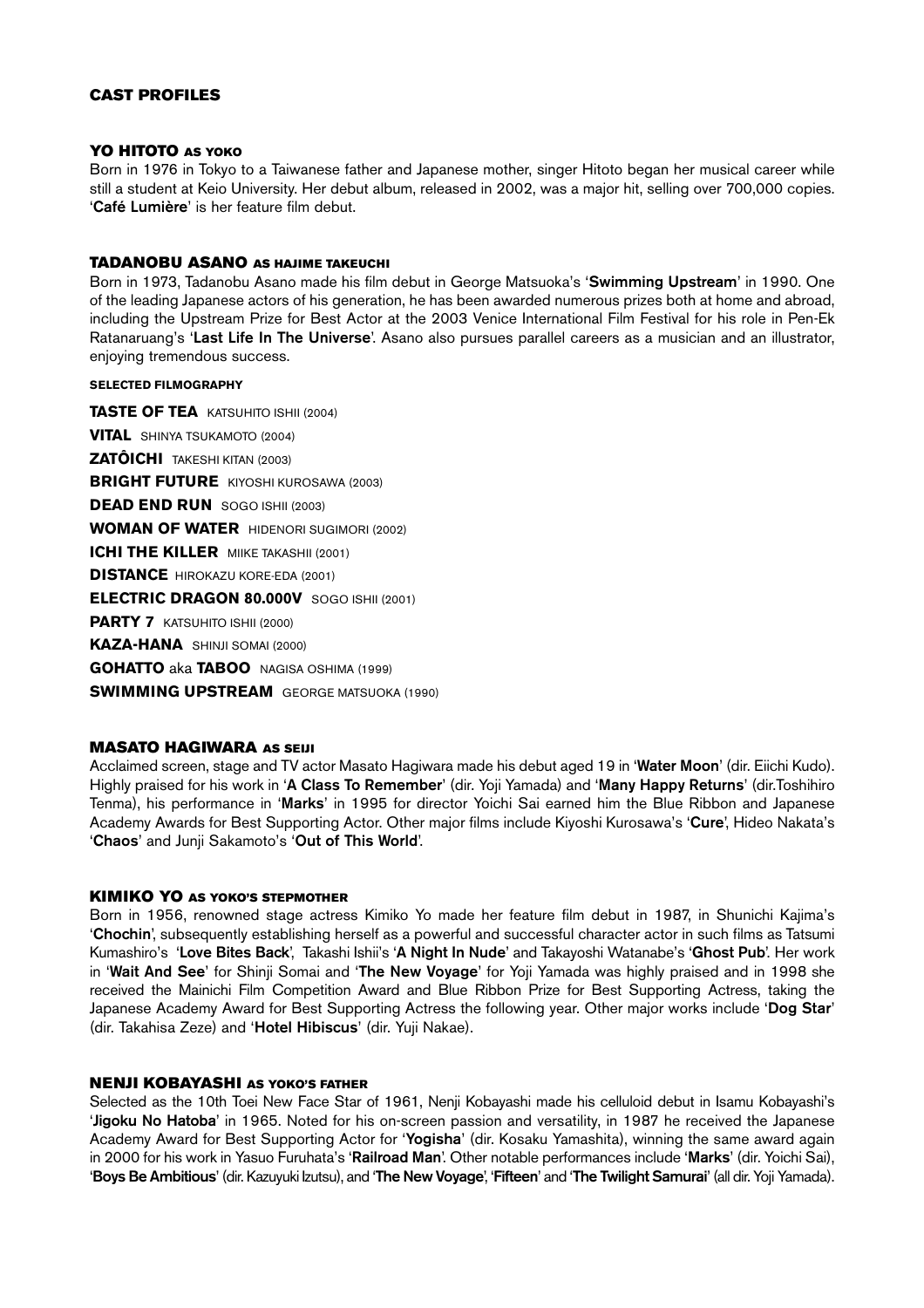# **CREW PROFILES**

#### **HOU HSIAO-HSIEN DIRECTOR**

Hou Hsiao-hsien was born in 1947 in Guangdong Province, China, and moved with his family to Taiwan the following year. In 1972, after graduating from the Film and Performing Arts Department of The National Taiwan Arts Academy, he began his cinema career, making his directorial debut with '**Cute Girl**' in 1980. He drew attention for his compositional skills in 1983's '**The Sandwich Man**' and was henceforth regarded as a leading light of the Taiwanese New Wave. '**All The Youthful Days**' and '**A Summer At Grandpa's**' earned him the Golden Montgolfiere at the Nantes Three Continents Festival two years in a row, and introduced him as a major talent of world cinema. In 1986, '**The Time To Live And The Time To Die**' won the Berlin-Forum FIPRESCI Award at the Berlin International Film Festival. Three years later, '**City Of Sadness**' (based on the story of the incident of 28 February 1947, a subject previously taboo in Taiwan), was awarded the Golden Lion at The Venice Film Festival, and became the first Chinese language film to enjoy true international success. Since then, Hou has completed his 'modern Taiwan trilogy' with '**The Puppetmaster**', which won the Jury Prize in Cannes in 1993, and '**Good Men, Good Women**'.

With '**Good Men, Good Women**', '**Goodbye South, Goodbye**' and '**Flowers Of Shanghai**' all screened in Official Competition in Cannes, and '**Millennium Mambo**' receiving the Cannes Jury Prize Technical award, Hou's position as a master of international cinema is assured, his always eagerly-awaited works continuing to earn world-wide acclaim.

#### **FILMOGRAPHY**

**MILLENNIUM MAMBO** (2001) JURY PRIZE TECHNICAL AWARD, CANNES FILM FESTIVAL **FLOWERS OF SHANGHAI** (1998) OFFICIAL COMPETITION, CANNES FILM FESTIVAL **GOODBYE SOUTH, GOODBYE** (1996) OFFICIAL COMPETITION, CANNES FILM FESTIVAL **GOOD MEN, GOOD WOMEN** (1995) OFFICIAL COMPETITION, CANNES FILM FESTIVAL **THE PUPPETMASTER** (1993) JURY PRIZE, CANNES FILM FESTIVAL **CITY OF SADNESS** (1989) GOLDEN LION, VENICE INTERNATIONAL FILM FESTIVAL **DAUGHTER OF THE NILE** (1987) OFFICIAL COMPETITION, CANNES FILM FESTIVAL **DUST IN THE WIND** (1987) EDITING AND CINEMATOGRAPHY PRIZES, NANTES THREE CONTINENTS FESTIVAL **THE TIME TO LIVE AND THE TIME TO DIE** (1986) FIPRESCI AWARD, BERLIN INTERNATIONAL FILM FESTIVAL **A SUMMER AT GRANDPA'S** (1984) SPECIAL MENTION, LOCARNO INTERNATIONAL FILM FESTIVAL; GOLDEN MONTGOLFIERE, NANTES THREE CONTINENTS FESTIVAL **THE SANDWICH MAN** (1983) **ALL THE YOUTHFUL DAYS** (1983) GOLDEN MONTGOLFIERE, NANTES THREE CONTINENTS FESTIVAL

**THE GREEN, GREEN GRASS OF HOME** (1983)

**CHEERFUL WIND** (1981)

**CUTE GIRL** (1980)

# **CHU T'IEN-WEN SCRIPT**

Born in 1956 to a novelist father and translator mother, Chu has - together with her younger sister Chu T'ien-hsin - earned a reputation as one of Taiwan's great modern novelists. In 1983 she entered the world of cinema, co-writing a script with Hou Hsiao-hsien based on one of her own works, which was filmed as '**Growing Up**' by Chen Kun Ho. Since '**All The Youthful Days**' she has collaborated with Hou on all his films, including the semi-autobiographical '**A Summer At Grandpa's**'.

# **LEE PING-BING CINEMATOGRAPHY**

Joining the cinema industry in 1977 at the age of 23, pre-eminent Asian DP Lee was a leading light in the early days of the Taiwanese New Wave, and first collaborated with Hou Hsiao-hsien on '**The Time To Live And The Time To Die**'. In 1987 he was awarded the Cinematography Prize at the Nantes Three Continents Festival for his work on '**Dust In The Wind**'. In 1993 '**The Puppetmaster**' won the award for Best Cinematography at the Taipei Golden Horse Film Festival and in 2000 Lee was honoured with the Jury Prize Technical award in Cannes for his work on Wong Kar Wai's '**In The Mood For Love**'. Lee also shot Hou Hsiao-hsien's '**Good Men, Good Women**', '**Goodbye South, Goodbye**', '**Flowers Of Shanghai**' and '**Millennium Mambo**'. Further credits include Ann Hui's '**My American Grandson**' and '**Summer Snow**', Tran Anh Hung's '**At The Height Of Summer**', Gilles Bourdos' '**A Sight For Sore Eyes**' and Tian Zhuangzhuang's '**Springtime In A Small Town**'.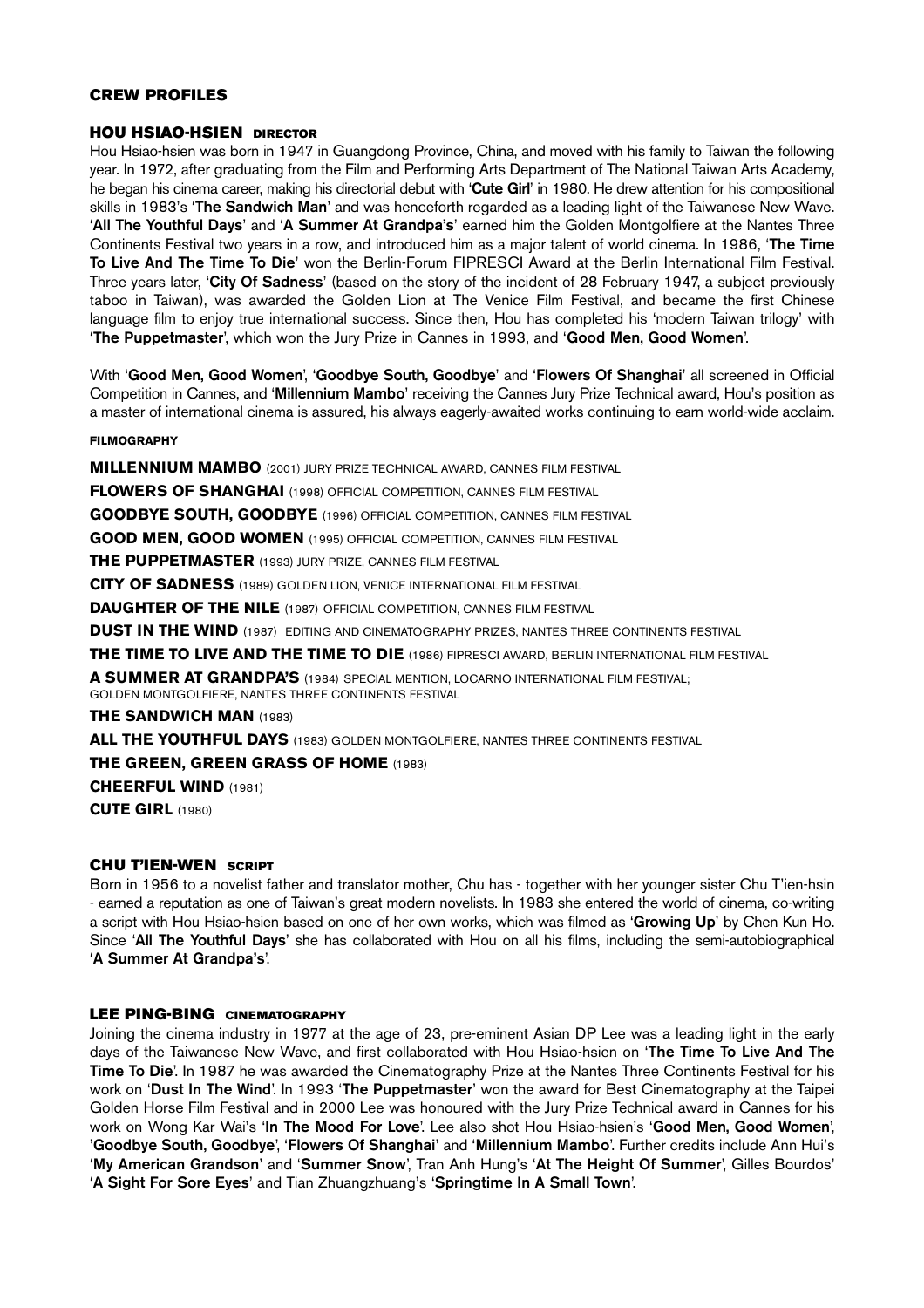#### **TU DUU-CHIH SOUND**

One of the leading sound technicians of Taiwan's film industry, Tu has been prolific since the early 1980s, and involved in many of the Taiwanese films to have enjoyed international critical acclaim. Notable credits include Hou Hsiao-hsien's '**City Of Sadness**', '**The Puppetmaster**', '**Good Men, Good Women**', '**Flowers Of Shanghai**' and '**Millennium Mambo**', and Edward Yang's '**That Day, On The Beach**', '**Taipei Story**', '**The Terrorist**', '**A Brighter Summer Day**', '**A Confucian, Confusion**', '**Mahjong**' and '**Yi Yi: A One and a Two**'. Tu has also worked on Wong Kar Wai's '**In The Mood for Love**', Wu Nien-Jen's '**A Borrowed Life**', Stan Lai's '**The Peace Blossom Land**' and Tsai Ming-Liang's '**What Time Is It There?**'. He received the Cannes Jury Prize Technical award for '**Millennium Mambo**' and '**What Time Is It There?**' in 2001.

#### **LIAO CHING-SUNG PRODUCER/EDITOR**

Born in 1950, Liao began his career working at the Central Motion Picture Corp., and was responsible for the editing of many films of the Taiwanese New Wave. He first collaborated with Hou Hsiao-hsien on military documentaries, and with the exception of '**The Time To Live And The Time To Die**' has edited of all of Hou's works. Other major credits include Edward Yang's '**The Terrorist**' and Hsu Hsiao-ming's '**Dust Of Angels**'. Liao has also directed several films and served as a producer on Hou Hsiao-hsien's '**Millennium Mambo**'.